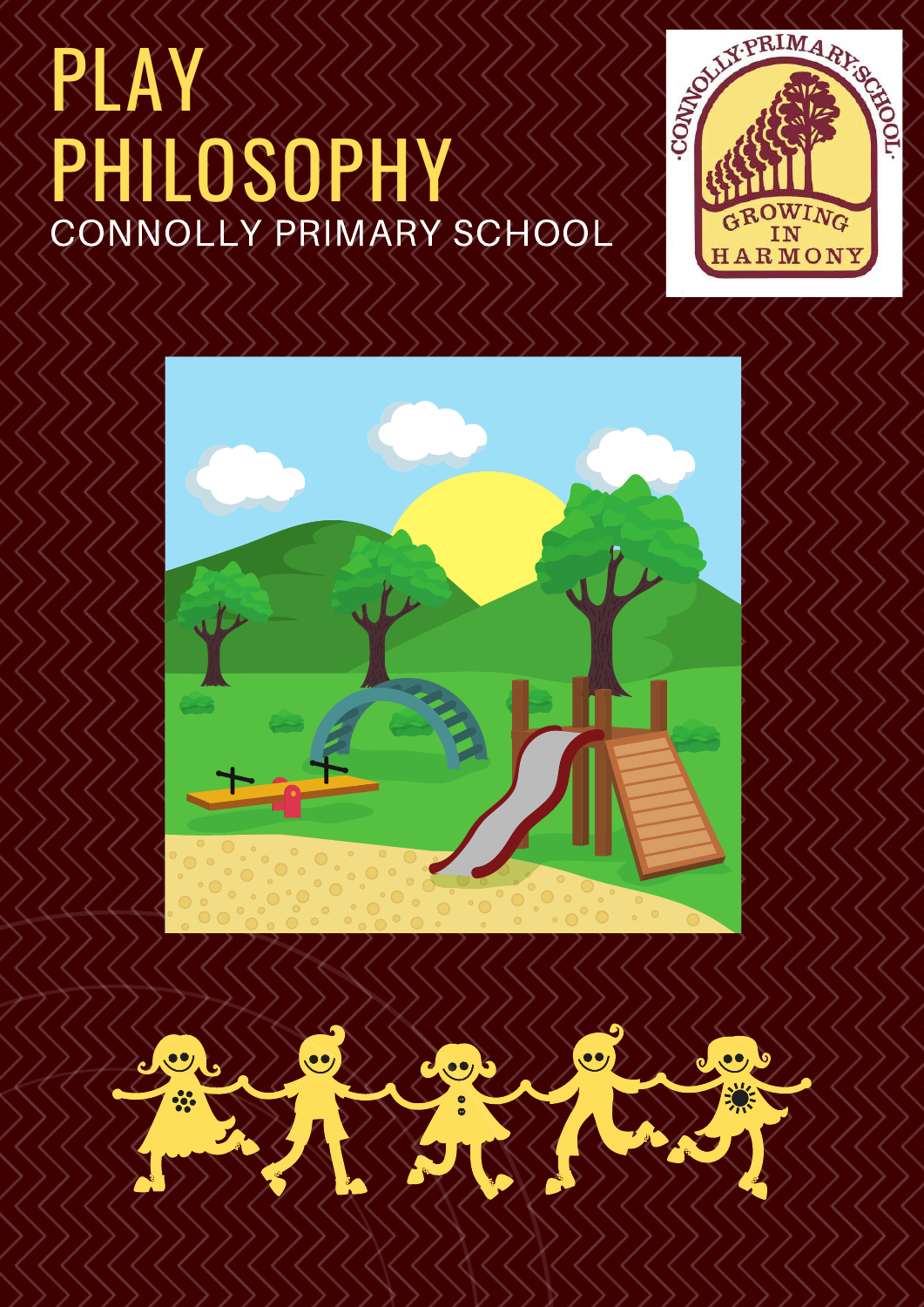### **Our Vision for Early Years Play**

All children have the right to play, free to choose what they do – extend and challenge themselves, take risks and enjoy freedom (Article 31 of the UN Convention on the rights of the Child).

At Connolly Primary School, we believe that play provides the most natural and meaningful processes by which children can construct knowledge and understandings, practice skills, immerse themselves naturally in a broad range of learning outcomes and engage in productive and intrinsically motivated environments.

Play is essential to student's overall development. It is a valued process for children's learning, thinking, imagination, story making and communication. The play of children includes many different types including sensory, explorative, physical, creative, symbolic, projective, role and dramatic play, as well as games with rules. All of these types of play are important aspects of children's learning and development (EYLF Educators Guide, p.30).

At Connolly Primary School, teachers use children's interests as a catalyst to encourage connections to learning. We aim to provide creative, open and active learning environments so that children are supported to sustain their learning over the long term and transfer the skills they acquire to a range of different learning situations.

**We believe every child is unique and should be viewed, respected and treated discript the UP of Strategy Child unique an should be viewed, respected and treated as such.** }<br>}<br>}



2 Connolly Primary School - Play Philosophy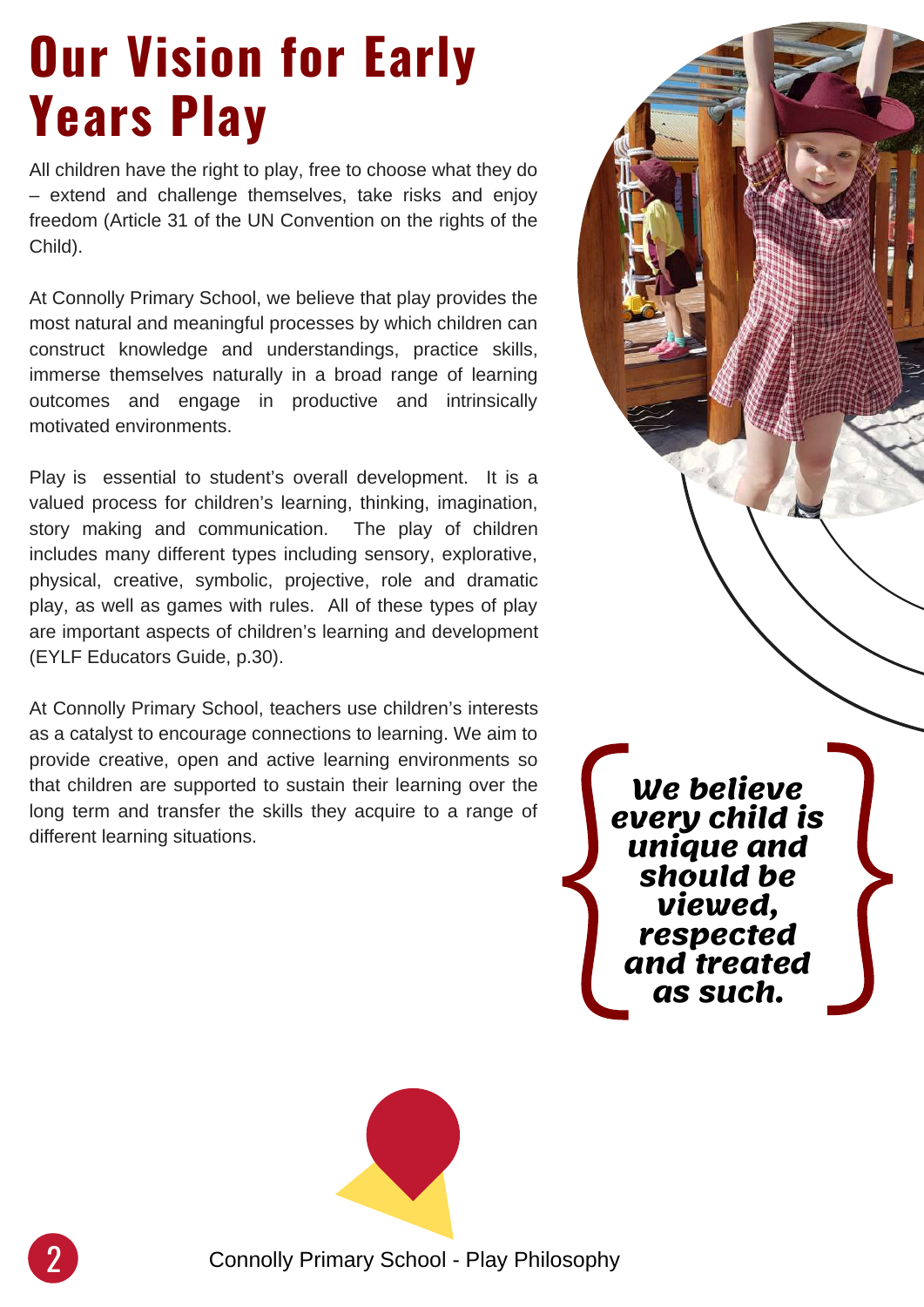# **Types of Play**

#### Guided Play

- Guided play involves the purposeful use of co-constructed play that involves teachers and learners working together to achieve explicit learning outcomes.
- With guided play activities, there is a continuum of teacher assistance and support that varies from brief, in the moment shared interaction, to sustained intervention, where the educator actively participates in the play context guiding, listening and responding as the play unfolds (WAPPA, "Defining and Clarifying Intentional Teaching, Guided Play and Child-Directed Play")

eg. *playing bingo with numbers 1-10 observing silk worms in science corner and measuring them with unfix cubes*

#### Child-Directed Play

- In child-directed play, the educator creates an environment that offers opportunities for discovery and challenge with the aim of encouraging students to actively construct their own learning experiences.
- Children actively choose how, when, with what and with whom to engage and interact, they select and direct their own learning of skills, concepts, understandings and dispositions by participating in a range of experiences (WAPPA, "Defining and Clarifying Intentional Teaching, Guided Play and Child-Directed Play").

eg. choosing to go and play in the home corner.







**Our play-based learning happens inside the classroom and in our outdoor 'classroom' Sur play-based learning<br>
happens inside the<br>
classroom and in our<br>
outdoor 'classroom'<br>
environments.**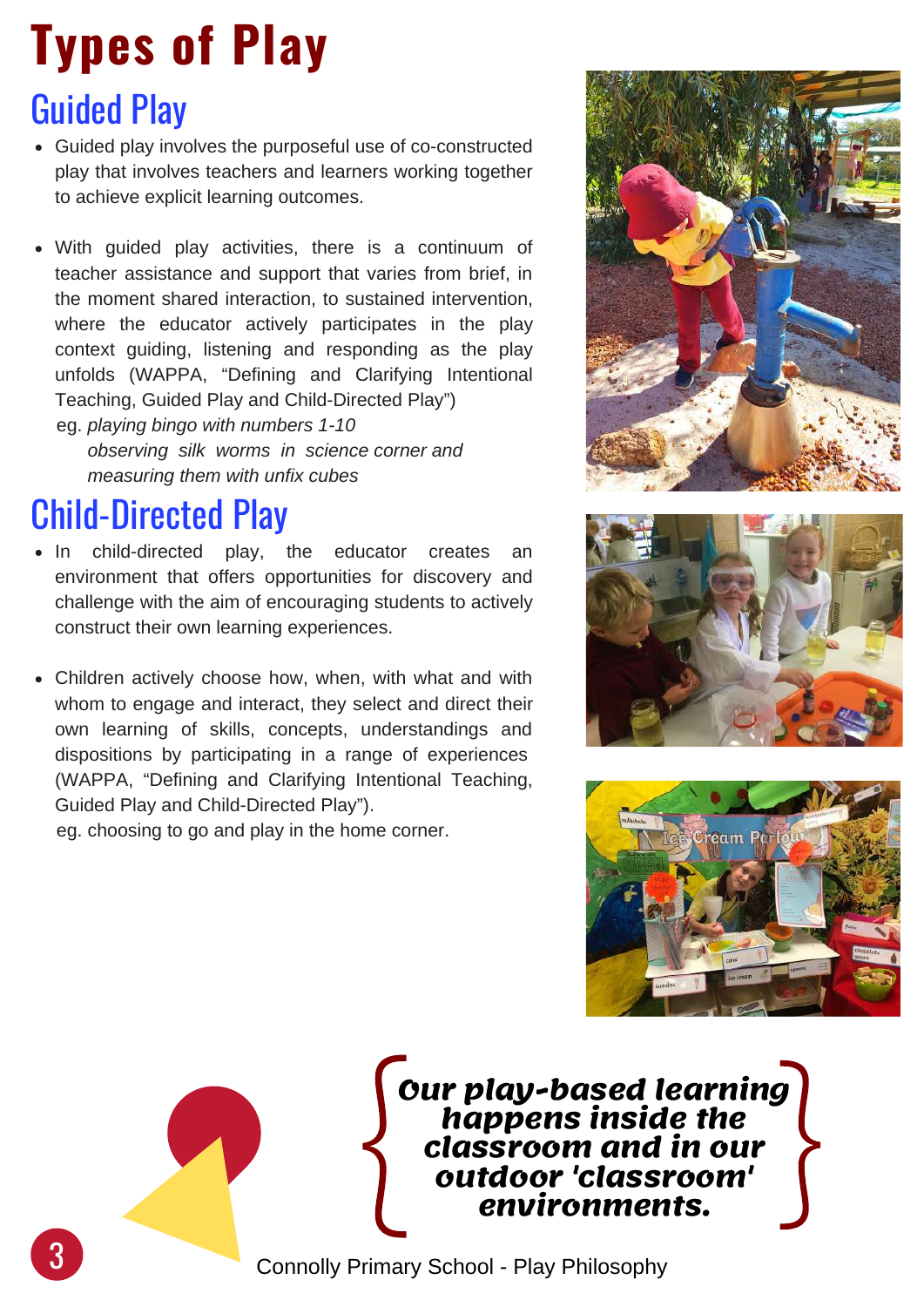# **Play Investigations**

Investigative, inquiry learning is used in early years' classrooms to support the acquisition of key learning outcomes through hands-on, open-ended experiences known as "investigations". Teachers intentionally plan experiences and provide learning environments that build on the interests of children, and supports the acquisition of core curriculum. This approach encourages tuning in and active reflection on learning, as well as the development of oral language and communication skills.

#### **Nature and Loose Parts Play**

At Connolly Primary School, we are committed to providing children with natural playscapes that offer an abundance of loose parts such as sand, water, rocks, sticks, mud and manmade loose parts. The research on Nature Play supports the belief that this

type of play encourages creativity and innovation as well as "providing an ideal classroom full of teachable moments creative play opportunities, real

life experiences and awe-inspiring moments for young children" (Sweatman and Warner 2009, p4). We provide extended outdoor play time to allow for in-depth explorations and shared sustained conversations and collaborations with peers and adults.





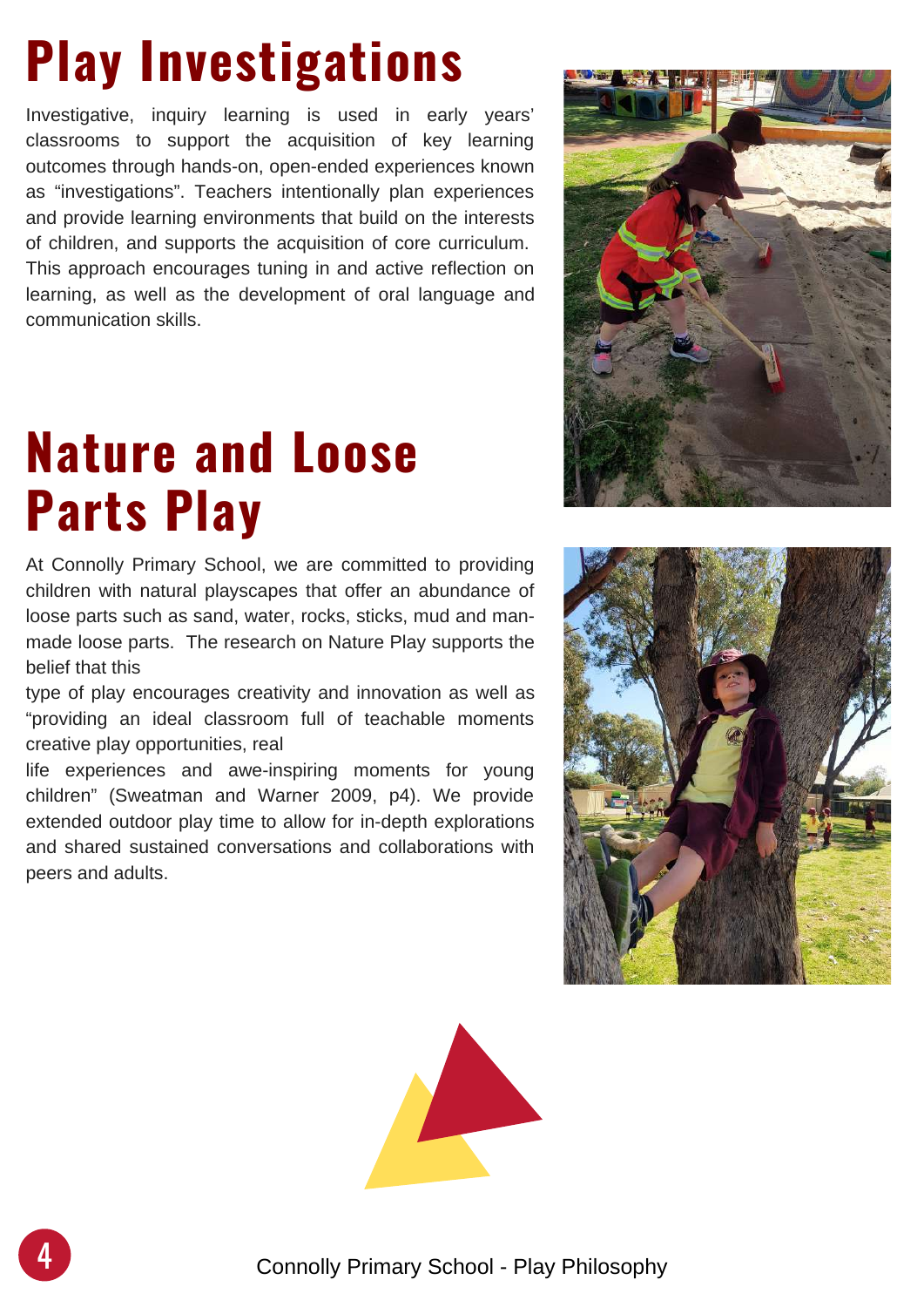### **Benefits of Nature Play**

- Encourages oral language, communication skills and cooperative play
- Improves motivation in play and encourages concentration
- Encourages creative and critical thinking skills and problem solving
- Encourages reasoning and observation skills
- Provides authentic opportunities for learning about science, mathematics, geography, history and English
- Encourages creativity and creative play  $\bullet$
- Reduces stress levels and increases emotional well-being
- Improvises social skills and friendship skills  $\bullet$
- Engages cooperative play and negotiation
- Reduces conflict in play and improves cooperation  $\bullet$
- Improves stability, balance and coordination
- Provides opportunities for challenge and risk within a framework of security and safety
- Cares about the natural world and developing a deeper connection to nature (AISWA 2015 p9)









5 Connolly Primary School - Play Philosophy